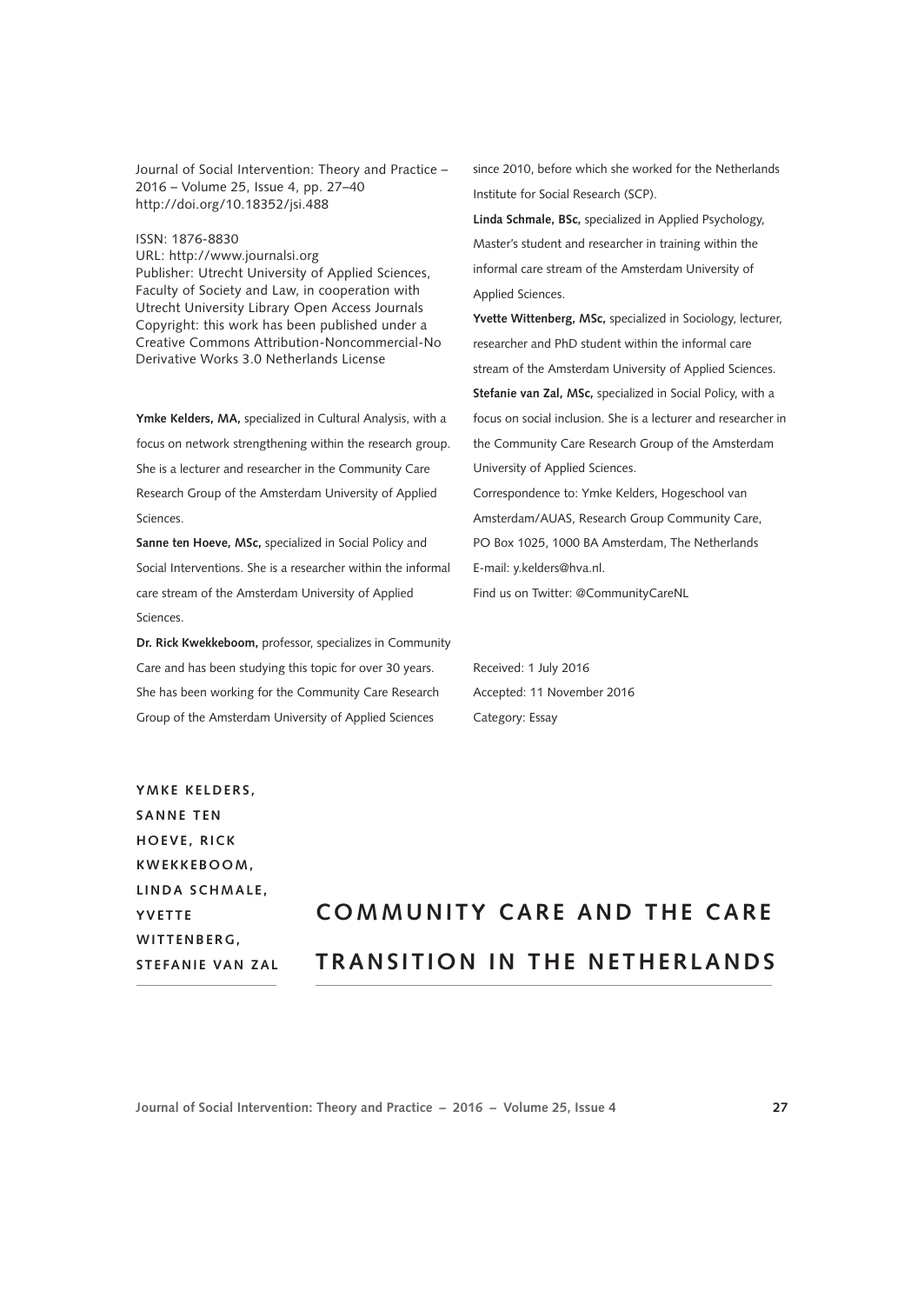# SAMENVATTING

#### **"Community care" en de zorgtransitie in Nederland**

De transitie in de gezondheidszorg in Nederland is al jaren een centraal thema in de politiek en het maatschappelijke debat. De recente veranderingen vereisen (opnieuw) aandacht in onder andere onderzoek en onderwijs. In dit artikel reflecteren we op de ideologie en doelen die schuilen achter de transitie in Nederland en linken we deze naar het onderzoek en onderwijs dat georganiseerd wordt door het lectoraat Community Care. Wat betekent het "nieuwe denken" van de transitie voor het Community Care gedachtegoed in relatie tot onderwijs en onderzoek?

Het lectoraat Community Care van de Hogeschool van Amsterdam houdt zich bezig met verschillende onderzoeksonderwerpen verdeeld onder drie stromingen: informele zorg, sociale inclusie en netwerkversterking. Binnen deze drie onderzoekslijnen wordt er gefocust op zorg door de samenleving en hoe dit gelinkt kan worden aan professionele zorg. In dit artikel zetten we uiteen waarom dit relevant is in onderzoek en onderwijs, zeker wanneer de transitie in Nederland eens temeer benadrukt dat zorg in en door de samenleving belangrijk is, en de rol van de zorgprofessional verandert. Tot slot reflecteren we op de manieren waarop we dit gedachtegoed en het huidige zorgbeleid kunnen vertalen in onderwijs voor studenten die later in het sociaal- en zorgdomein werkzaam zullen zijn.

## Trefwoorden

Community Care, zorg in en door de samenleving, transitie in de Nederlandse zorg, zorgbeleid, onderwijs

## ABSTRACT

#### **Community care and the care transition in the Netherlands**

The transition taking place within the Dutch healthcare system has been a central theme in politics and public debate for decades. The recent changes again demand the full attention of researchers and educators in the field. In this article, we reflect on the current ideology and goals of the transition and link these to the range of ideas that lie behind the ideal of "community care". Additionally, we pose the question of what these changes may mean for research and education within the social care domain in general and for our research group in particular. The AUAS Community Care Research Group covers a variety of research topics that are clustered into three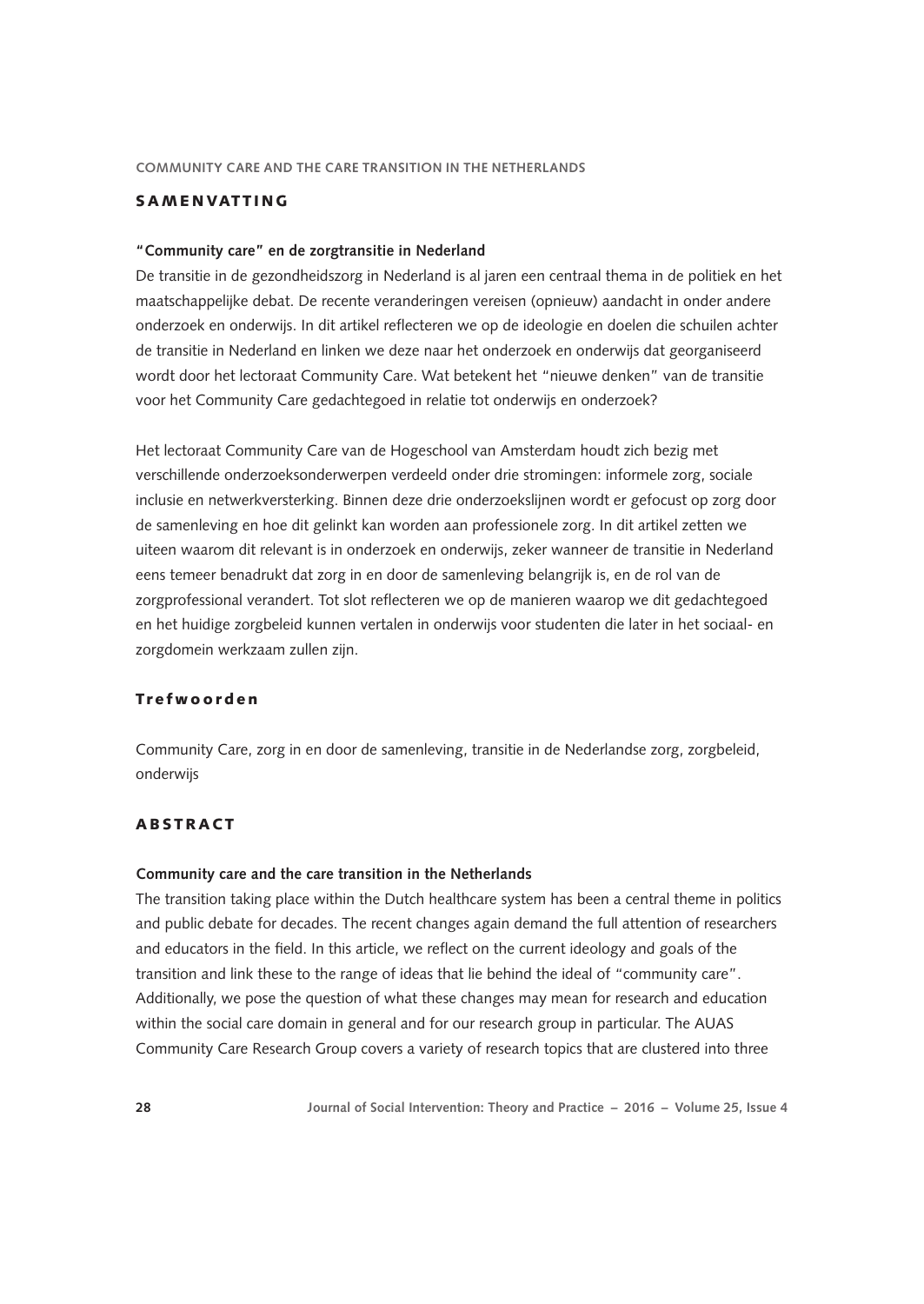"streams": informal care, social inclusion and network strengthening. Within these streams, we focus on care by society and link this to professional caregiving.

We will also explain why our research interests are specifically relevant in the context of the transition of the healthcare system, as this transition explicitly accentuates the importance of a "caring society" and thus a change in role for the care professional. We will also reflect on how we can best translate our research results into the curriculum of education programmes for students who will soon work as professionals in the social and/or care domains.

#### Keywords

Community care, healthcare transition, Dutch policymaking, education

# INTRODUCTION

The philosopher Emmanuel Levinas (2003) writes about the nature of the relationship of the self to the other. He claims that when you realize that "you are you" and "I am I", you face the "forceful demand of being open for and prepared to experience the endless responsibility that is imposed on us through the radical otherness of the other" (Levinas, 2003, p. 12). This is an opening up to the other person that enables us to feel a moral obligation to care for one another. This philosophical perspective on human relationships can – according to Beneken genaamd Kolmer, Tellings, Garretsen & Bongers (2007) – be translated into the very practical aspects of care. We feel that, in fact, it is precisely a shift to this perspective that the transition taking place within the Dutch healthcare system demands of its citizens. It demands, among other things, that we be open to the other and affirm the feeling of an obligation to care for one another.

The will to change the welfare state regime to one where the government is less visible and transmits more responsibilities to its citizens has influenced Dutch governments since the 1980s. In the declaration of his first coalition's policy, former Prime Minister Lubbers announced the government's withdrawal from public arrangements in welfare and care, among other areas (Tweede Kamer, 1982, 1983). This, he suggested, would leave more room for citizens' initiatives and commitment. The ongoing changes in the welfare and care regime are now felt even more acutely, after a seemingly radical "transformation" marked by the introduction of new laws from 1 January 2015 (Participation Act, Youth Care and Chronic Care Act; Movisie, 2015; Social Support Act, 2015). Whether or not this new legislation could be called a radical transition, the fact remains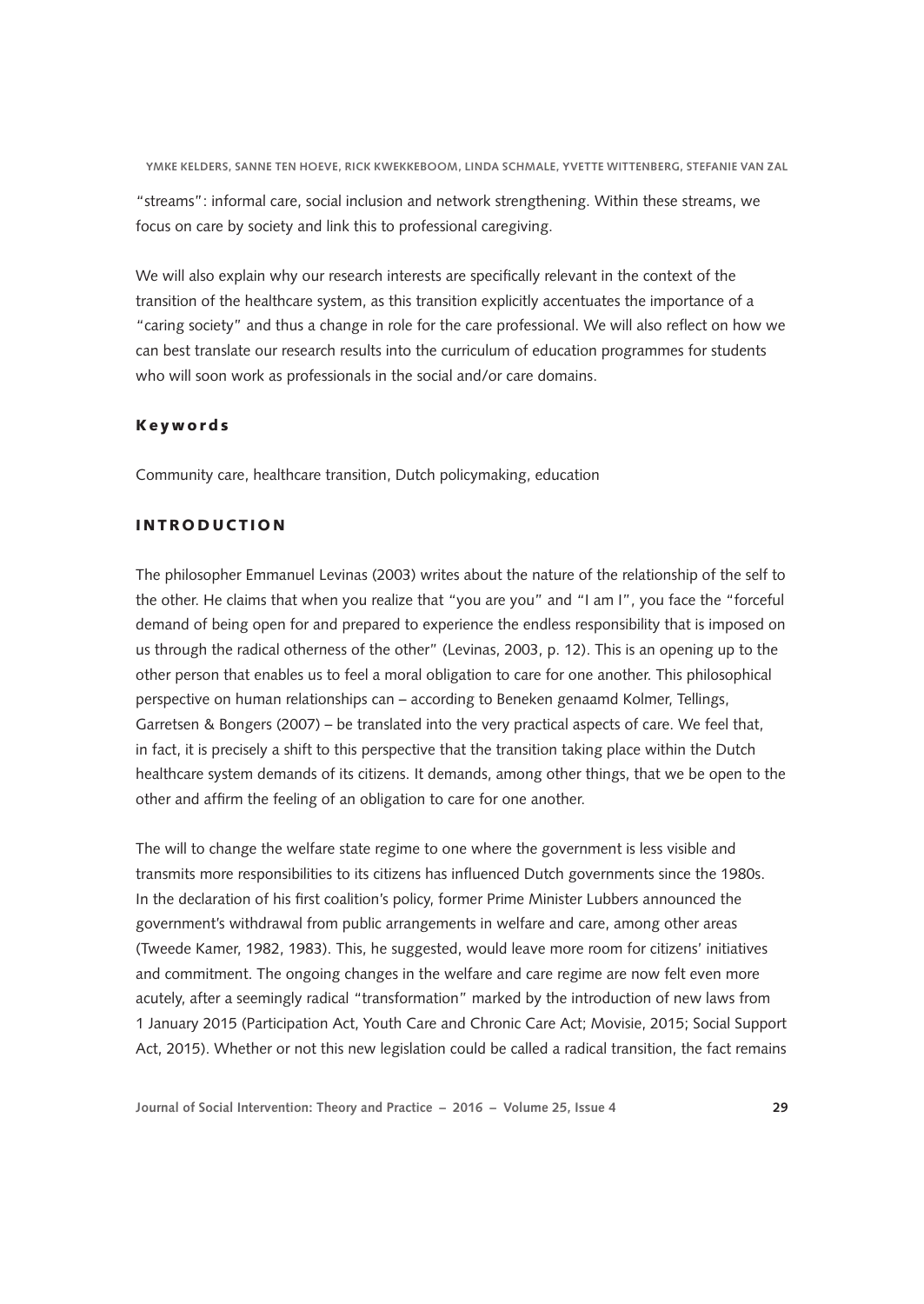that the transformation to which the Netherlands is subject, has affected every aspect of the social domain. This change not only affects the financial streams in the healthcare system, but also demands that care responsibilities are divided differently between the government, local authorities and citizens. It is a matter of debate whether these changes can realize their intended potential when they are accompanied by budget cuts and rapid adjustments to laws. Nevertheless, in reality, successive Dutch governments have been guided by this ideal and worked towards this transition for a long time.

Looking at the domain we are working in, it is understandable that the Community Care Research Group at AUAS is monitoring these changes in policy and practice closely. In our research and education programme – the latter producing future professionals who will work in the social care domain – we aim to connect theoretical ideas about community care to care practice in and by the community (Bulmer's categorization of community care, 2015). In this article, we therefore explore how the transitions in the Dutch social domain are related to the core ideas of community care. Our main question is*:* How is the body of thought around "community care" influencing the transitions in Dutch social care (and vice versa) and what does this mean for professional carers and their education?

Since our research is closely linked to practice, we will look at the healthcare transition in the Netherlands on different levels. For example, in the search for an appropriate connection between professional care and the needs of citizens, professionals must participate in care relationships in a different manner. Care organizations are looking for ways to relate to the transition. Overall, the transition demands an alternative view on what care could or should be for people in need of it, and for those around them. What role can community care ideas play here? To answer these questions, we will first explain how our research and education programme are organized. We feel that research and teaching play a very important role in bridging the gap between theory about community care and the practice of care. In accomplishing this, we assign a significant task to the care professional and we will explain why this is the case. Moreover, our research specifically focuses on initiatives by citizens, informal care, social networks and social inclusion. We will elucidate the necessary connection and interaction between these citizens' initiatives and professional care. The examples of research that we will touch upon emphasize the need to relate to the goals and laws that have accompanied the transition. As the feminist thinker Eva Feder Kittay writes:

In the same way that we must assume persons to have a sense of justice – albeit one that tends to be imperfectly realized – we must assume that people already possess a moral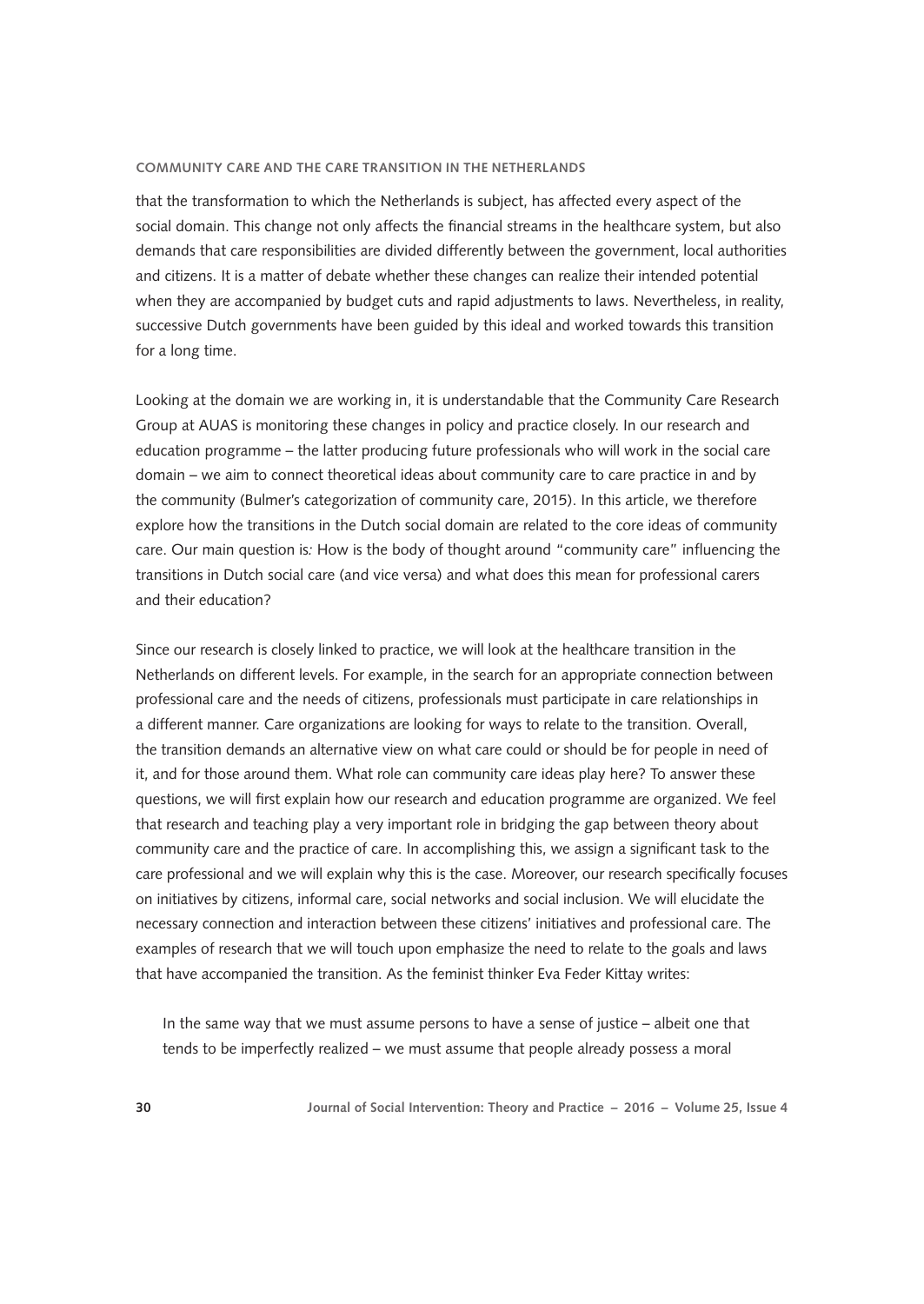sentiment of care. Both the assumption that people possess a sense of justice and a moral sense of care seem to be fair assumptions since it is difficult to imagine humans surviving beyond a single generation without *some* sense of justice and without some elemental sentiment of care. Yet for a more perfect society, both the moral sentiment of care and a sense of justice require cultivation through education and practice, the success of which requires political will (Kittay, 1999, pp. 244–245).

This political will drives the research that we aim to do and, therefore, we tend to remain critical about the ways research and education are combined. To invigorate this assumption and to answer the questions raised above, we will first explain the transition within the care system as stipulated in policy, and the ideology and goals that accompany it.

## THE TRANSITION, ITS IDEOLOGIES AND GOALS

As mentioned above, the re-evaluation of the Dutch welfare state is not the new phenomenon that current discussions suggest. As early as 1983, a group of Dutch scientists published their views on "opportunities and perspectives" in the Netherlands in the aftermath of the welfare state, as it was known at the time (Idenburg, 1983). Shortly afterwards, Elco Brinkman, then Minister of Welfare, Health and Culture in the Lubbers I coalition, proclaimed the "return" of the caring society. This was a society where family, friends and neighbours would resume their care responsibilities within their own social circles. Under his regime, the welfare sector experienced drastic cutbacks and citizens were encouraged to deliver voluntary services in diverse public arenas. As a member of the CDA, the largest Christian political party in Dutch politics, Brinkman based his appeal on Christian notions such as common responsibility, social involvement and solidarity. Although his successor, Hedy D'Ancona, as a social democrat, used different terminology, her policy was the same: the government's responsibilities in welfare and care should be minimized and citizens' commitment had to grow. When changing Brinkman's Welfare Act (Welzijnswet) in 1994, she formulated Dutch welfare policy as: "the common effort of governments … and civil society to enhance people's opportunities to develop, to be self-reliant and to participate …" (Stb, 1994, p. 1).

Since then, the Act has undergone various changes, but the goal has remained the same. Alongside this Welfare Act, other acts and regulations concerning the care for and welfare of vulnerable people (psychiatric patients, people with disabilities, the chronically ill, elderly, etc.) have also come into being, all based on the same or similar principles: everyone in need of care must be given the opportunity to live independently, to develop their potential and fulfil their role in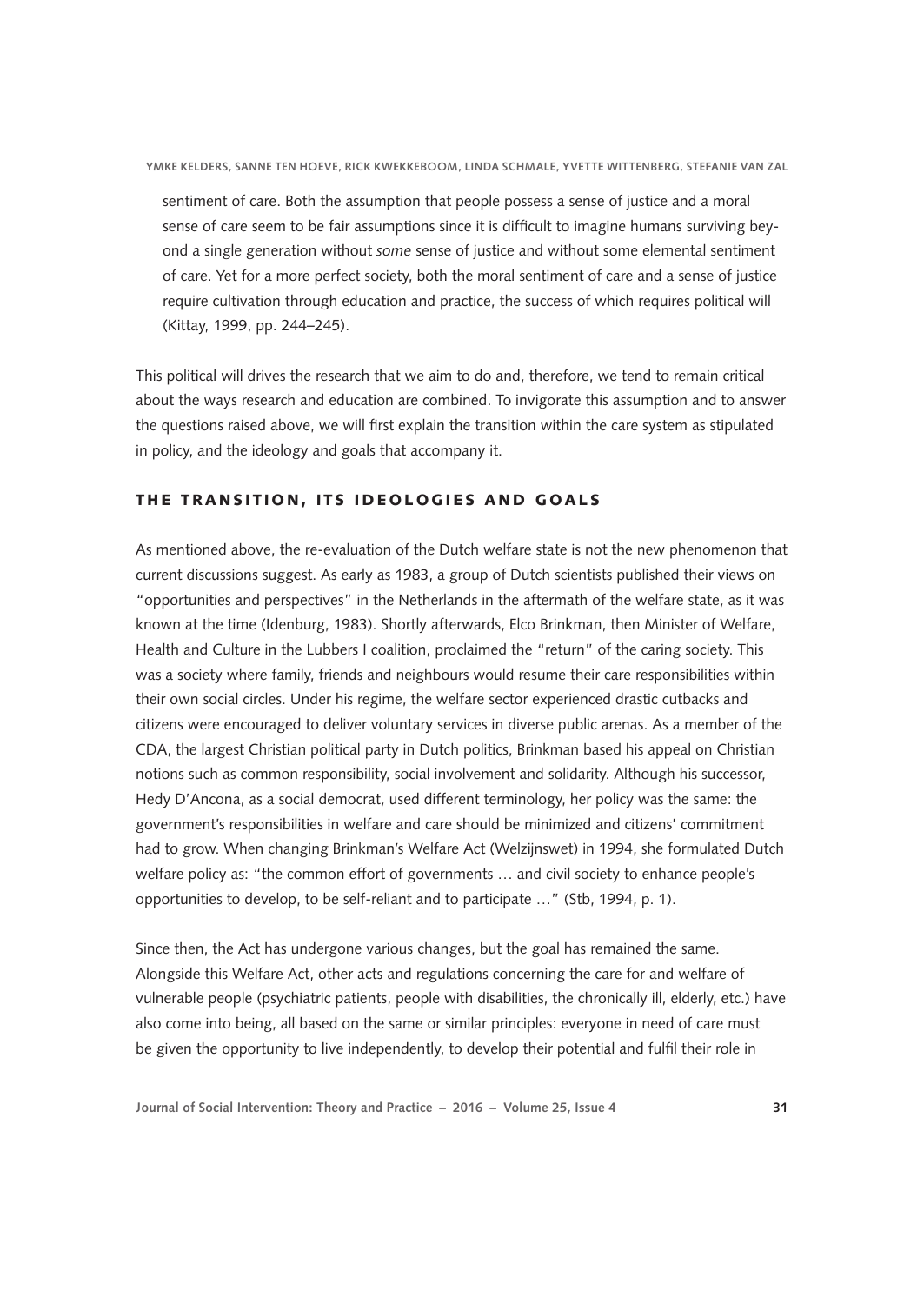society (Kwekkeboom, 1990). These principles matched those of the diverse clients' and patients' movements, who also demanded more independence, self-management and freedom of choice.

The promotion of informal caregiving, be it as a family carer or as a volunteer, was also emphasized in Dutch policy on care and welfare. The idea was not only to unburden public provisions, but also to stimulate care awareness in society itself. The expectations were, and still are, that this awareness might lead to more acceptance of those in need of care and hence fewer obstacles to their actual inclusion. In addition, informal caregivers were recognized as the foundation of our care system, without whom the system could not be sustained and would lose its worth (Tweede Kamer, 2007, 2008).

This focus was seen as a good basis on which to justify the "withdrawal" of the Dutch government from the sector. In line with other Western societies, they moved towards more liberal preferences, and also made cutbacks to public services. While the care recipients and their carers did not necessarily want more funding or more extensive public support, they did not like their own wishes being used as an excuse for downsizing. This explains the actual opposition to the transition that started with the protests against the introduction of the predecessor of the Social Support Act 2015: the Social Support Act that was introduced in 2007. Although this Act relied on an ideology that most people adhered to (self-reliance, independence, inclusion, etc.), their protest pointed out that the conditions under which the Act was introduced were counter-productive, as the minimum level of provision was threatened. The three acts that came into being in 2015, were met with the same reception.

Thus, it would seem that people do not necessarily disagree with the ideology behind the new laws, but oppose the conditions under which they came into being. The ideology relates to the ideas of "caring in" and "caring by" the community, which our research group focuses on. The transition demands that citizens rethink the ways they address the need for care, but it also means that professionals who encounter care recipients and their informal carers must commit themselves to put into practice the reasoning that the new acts promote. This not only requires the professionals to have an understanding of the historical background and ideological grounding of these laws, but also to find answers to questions such as:

- Who are these informal caregivers and what can I do to help them to persevere with helping their loved one?
- Why do people volunteer for caregiving, offer neighbourly help, or become active citizens and what is my role in supporting their activities?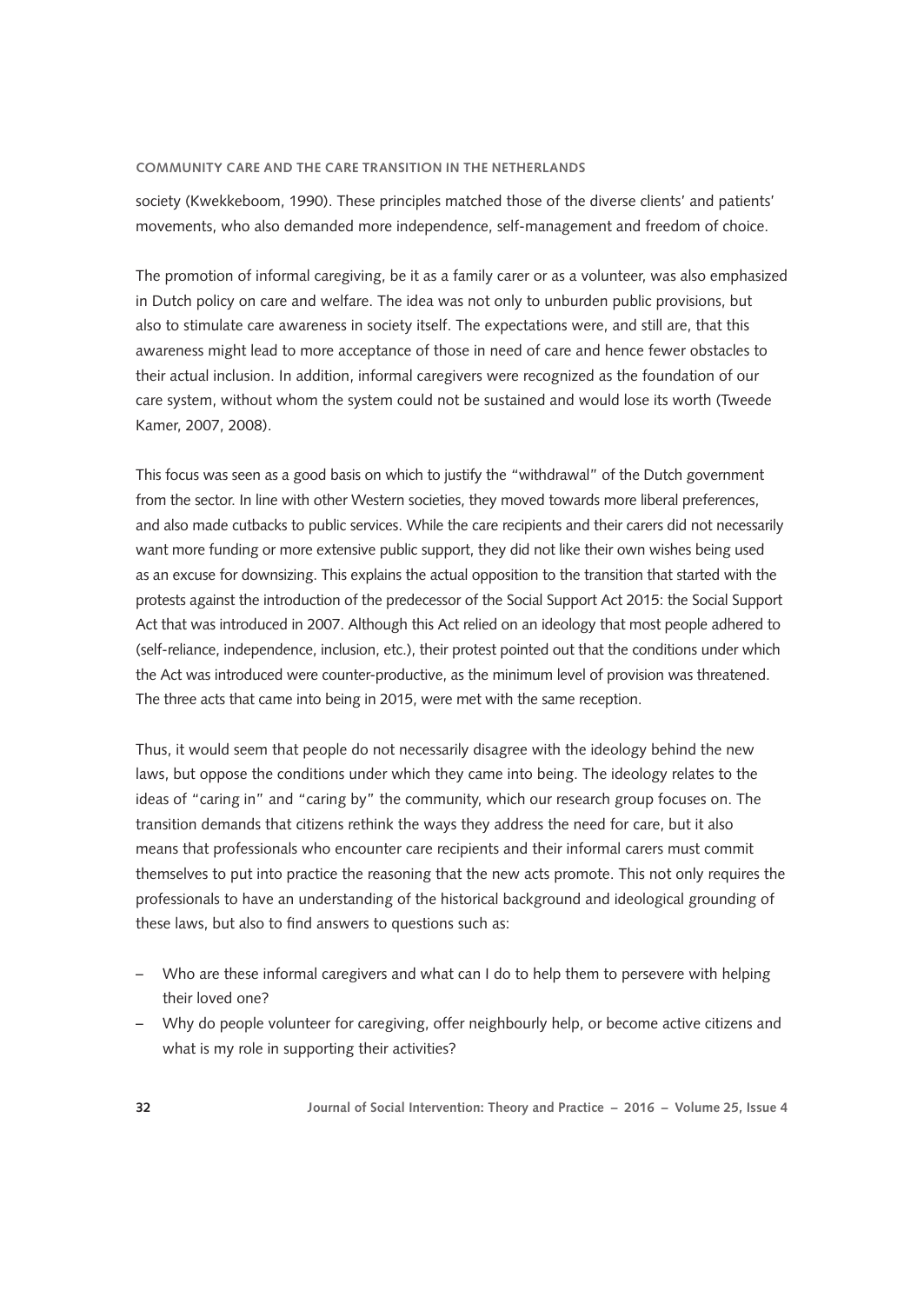- What do people with disabilities need to be able to go to school, have a satisfactory job, perform as an artist, achieve results as an athlete, etc., and how can I assist them?
- How do I determine the degree to which someone can live and act independently and where professional care should come in?
- What can or must I do when society excludes my clients and they are threatened with exclusion and loneliness?

These and similar questions are taken on by the Community Care Research Group with the aim of providing our students, especially those who enrol in a minor in Community Care, with sufficient knowledge to determine their own role in the transition and deal with it responsibly. We believe that the idea of community care provides the necessary space for students, researchers and professionals to exchange knowledge. In the following section, we will touch upon this idea of community care and highlight examples of our own research and the way it is necessarily connected to education and care practice. We will also explain how our research results might have an impact on the work of current and future social work professionals.

# COMMUNITY CARE

Due to its applied research focus, the Community Care Research Group plays an important role in maintaining the connection between research, education and the practice of care. These different arenas complement each other, with research and education contributing to the practice of care, and the latter adding to research and education. The Community Care Research Group covers a variety of research topics that are clustered into three "streams": informal care, social inclusion and network strengthening. This means that, following Bulmer's (2015) distinction between caring in and caring by the community, we focus first and foremost on care that is carried out by members of society itself. Evolving from this starting point, the group's research seeks to elucidate its results with respect to formal care that is provided in society. We believe it is important to constantly maintain that relationship and see it as a basic responsibility of the research group to convey our findings to society.

One way of doing this is by educating future social work professionals, as will be touched upon later in this article. In the context of education, the practice of care and welfare offers teaching materials such as practical examples that can be used in courses to clarify theory. The transition in care in the Netherlands is a current and pressing issue, it is of note that Community Care research and education is linked to it in various ways. In the following sections, we will discuss two examples from our research that elucidate this link, and demonstrate how we attempt to connect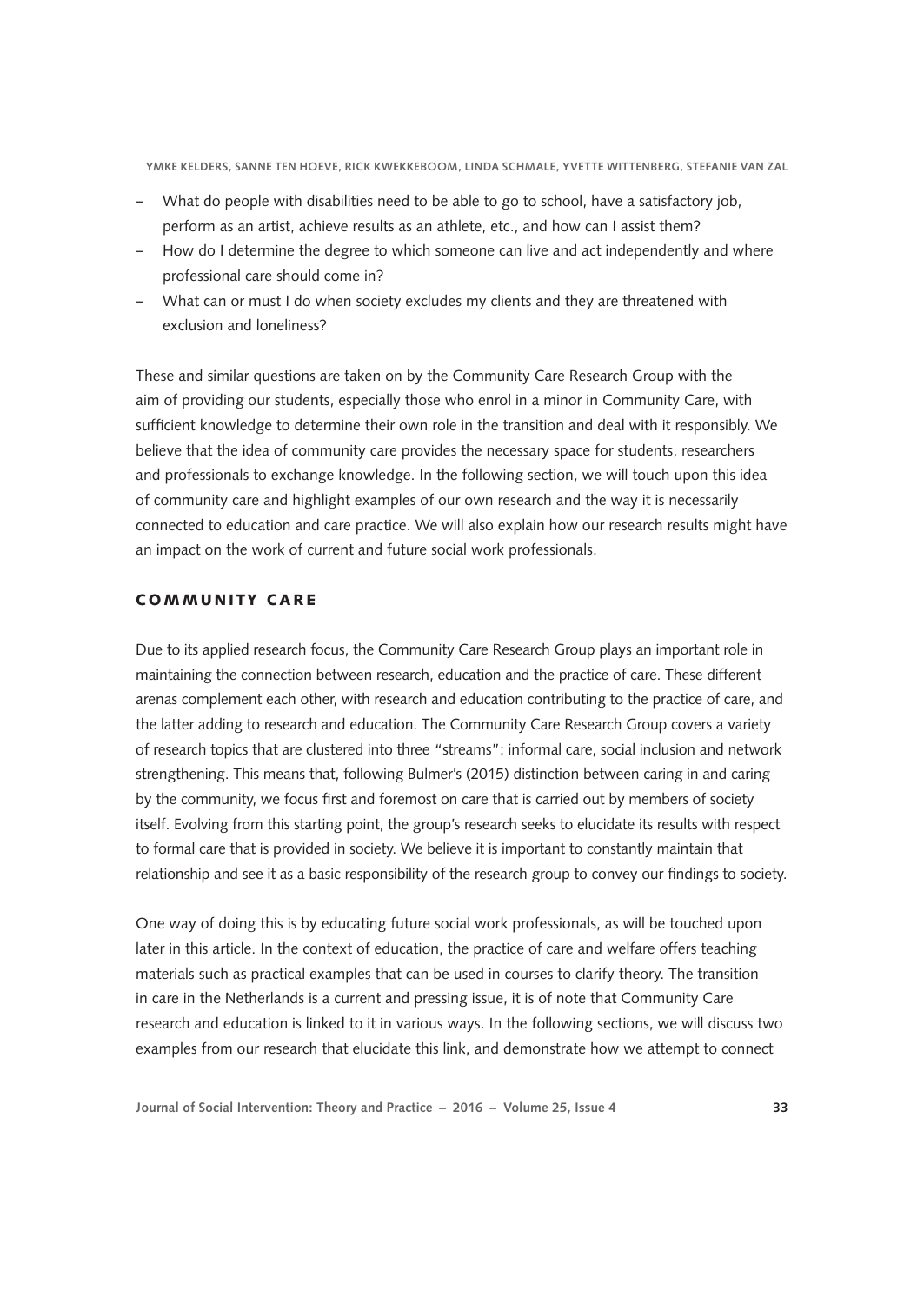research, education and practice. Informal care, social inclusion and social network strengthening are core themes in our research programme and they all add to the practice of social work and accord with community care ideas. Below, we will elaborate on the research we conduct on informal care and social inclusion, which we will link to community care, the education of social work professionals and the transition that the Netherlands is currently undergoing.

# **INFORMAL CARE**

As mentioned above, informal support is key to ensuring the transition is sustainable and successful. Since 2012, the Community Care Research Group has been working on a project called "Diversity and Informal Care". This project investigates the possible differences between several groups of people in relation to giving and receiving informal care and the consequences of this on desires and expectations with respect to formal care. The informal caregivers' perspective is central to this project.

The transition demands that Dutch citizens be open to others and feel that the obligation to care for one another is important. As our research shows, this is exactly what citizens already do. Most informal caregivers provide care out of love and affection for others (HvA, 2014). However, we should be careful not to overburden informal caregivers through further extensive budget cuts that have accompanied the transition. Under the Social Support Act, local authorities are given responsibility for providing certain types of care, help and support. In addition, they are responsible for providing conditions under which everyone can participate in society to their full potential. Access to publicly funded care provisions is being reduced, and this means more demands are being placed on informal caregivers. It is necessary to pay more attention to the informal caregivers' perspective here: although the aim of the Social Support Act is also to improve the position of informal caregivers, in reality the informal caregivers are not always being heard (Verbeek-Oudijk, Woittiez, Eggink & Putman, 2014). An important conclusion from our research on informal care is that it is unclear to what extent informal caregivers can take on – and want to take on – more caring responsibilities in the future.

In addition, informal caregivers are not always satisfied with the provision of professional care for their loved ones: in one study almost half of our respondents ( $n = 579$ ) reported that the professional care was inadequate, while 25 percent indicated there was a need for more professional care for the care recipient (Wittenberg & Kwekkeboom, 2014). People in the Netherlands are caring for each other out of love and affection but cannot take all the care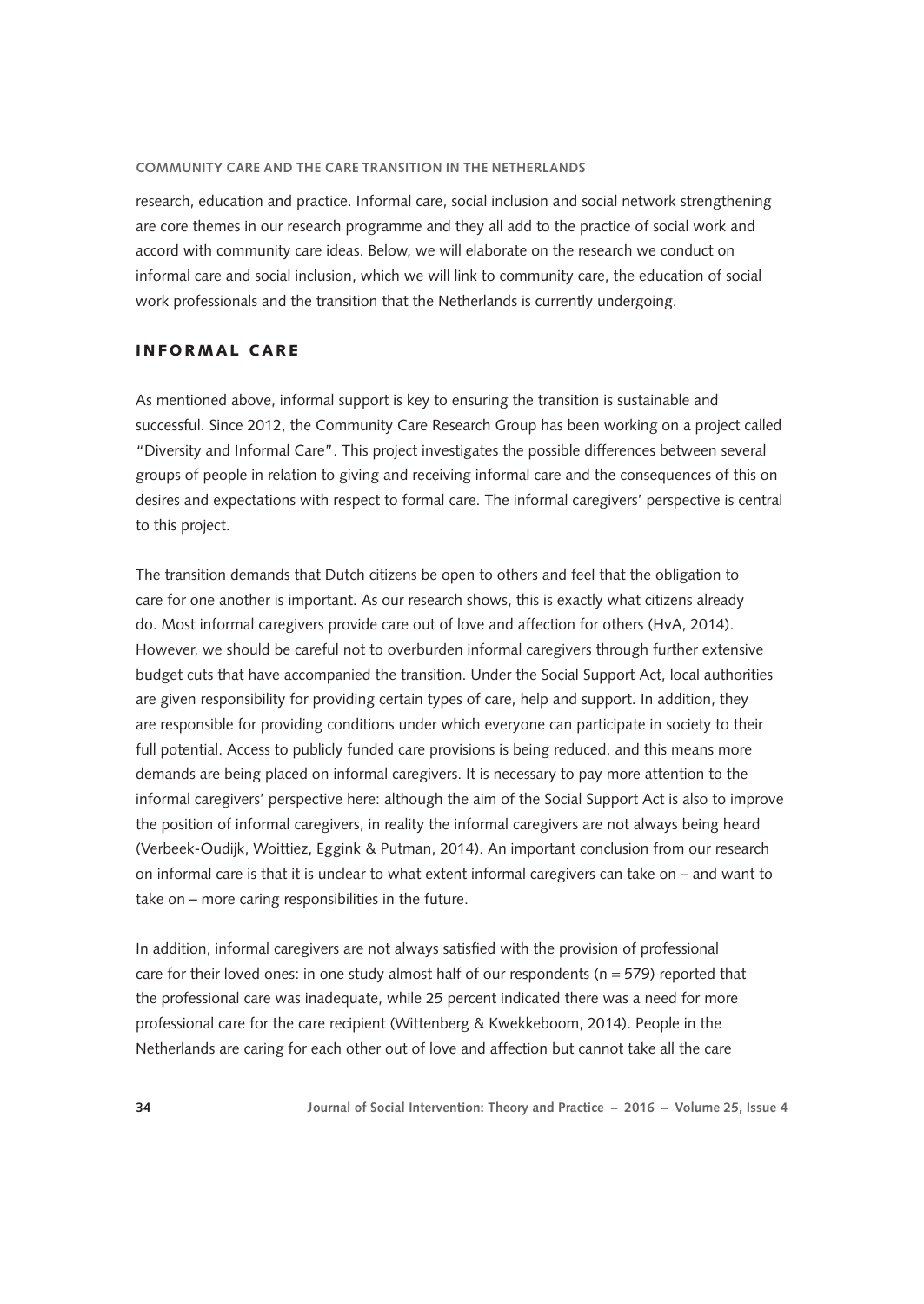responsibilities on their own shoulders. Professional help should therefore be maintained and held to a certain standard (Kwekkeboom, 2010, p. 21). This is one example of how we attempt to influence professional care through our research. Based on the findings of this study, it is quite clear that the transition should not lead to the reduction of professional care to a minimum while being justified by pointing to the responsibilities and duties of citizens. Rather, it means that the government and local authorities should facilitate ways in which professional and informal caregivers can work together and think of ways to create desirable forms of community care.

We consider these outcomes to be very important in relation to updating the education programme for professionals in social work. Social workers can form the link between the bureaucratic world of policy and the everyday world in which citizens live, but they should also be aware that their role is to assist, rather than take control. Together with the demand that is made on citizens to rethink their care role in society, there is also a need to rethink the role of the social work/care professional. Care that is being given by the community forms part of the new core of care; therefore, social workers should help citizens to reach their goals with other citizens by making use of or developing social support structures (Jager-Vreugdenhil, 2012). Future professionals in the field should be trained in how to collaborate best with informal caregivers and volunteers to personalize care and to meet the needs of the entire care triad of informal caregivers, professionals and clients.

By using our research results in designing social work curricula, we aim to connect the professional field to the objectives of the transition, and contribute to training students in this field. This training is one way of connecting education to the practice of care. Students are encouraged to actively find connections to practical care organizations. They undertake internships and also form direct links to these organizations when doing research for their degree. Because our research group has close links to various organizations, we facilitate connections between students and these organizations to exchange knowledge. Students learn, for example, how organizations are dealing with the transition within the healthcare system, and the organizations also learn how students view their role as social workers. This constant dialogue between practice, education and research is crucial in navigating the constant changes in the healthcare system and society.

# SOCIAL INCLUSION AND IMPROVING ACCESSIBILITY

Another central theme in our research group is social inclusion, meaning the ways in which society and its citizens conduct inclusive policy. The introduction of the Social Support Act not only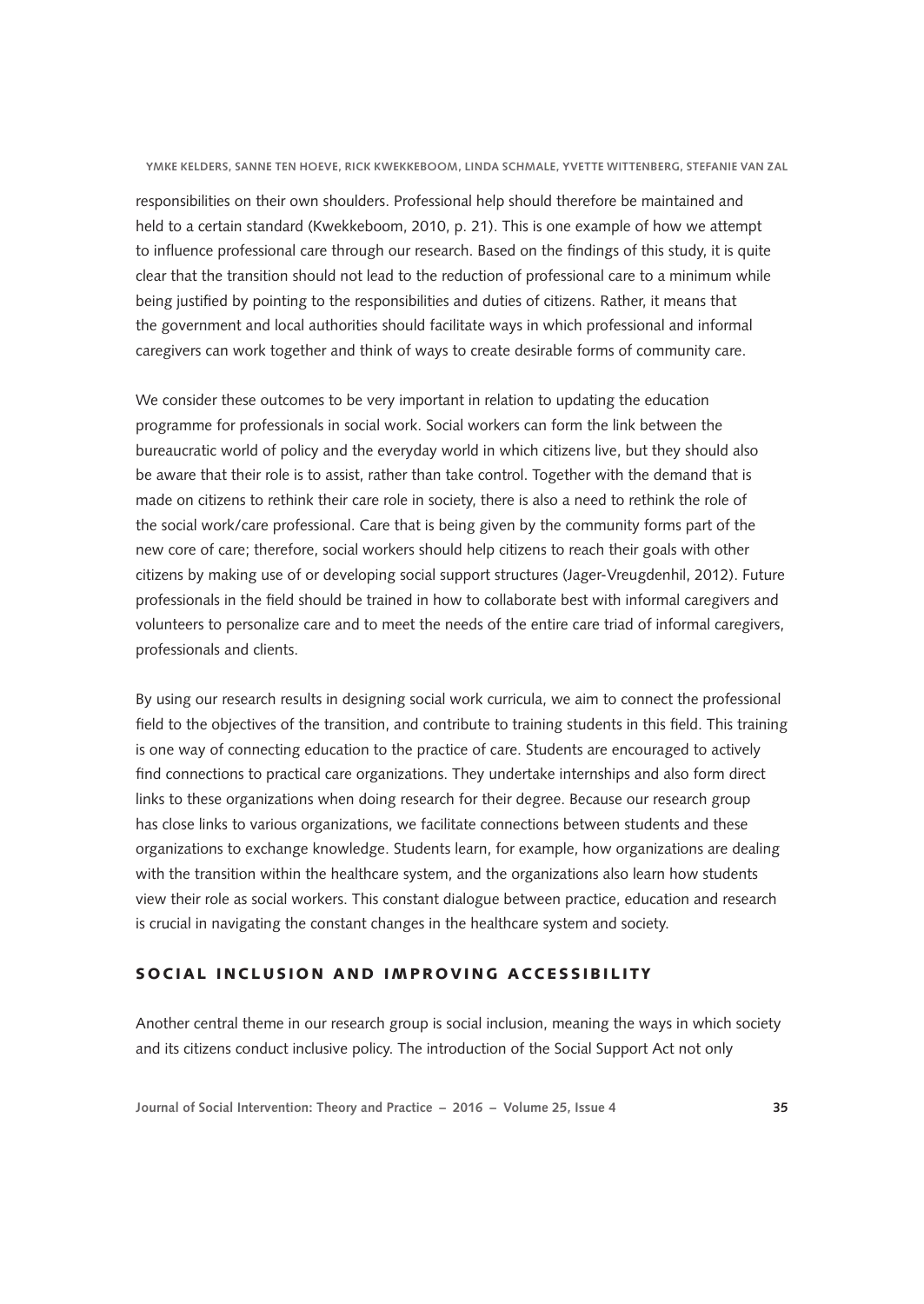entailed changes in the way people were encouraged to take care of each other, it also entailed a change in the way society was organized (Cobigo, Ouellette-Kunz, Lysaght & Martin, 2012). It required that ways be found to ensure everyone can fully participate in society. For example, rather than giving people individual aid to participate in an activity at a welfare centre, welfare centres in general are stimulated to become accessible to people with disabilities, so that they can participate independently of any aid provided by the government (Gemeente Amsterdam, 2011). The social inclusion of people with disabilities (regardless of the cause or character of their impairment), became an important goal of the Social Support Act. Inclusion here means not only helping people to participate, but also stimulating society itself to become more accessible to and accepting of people with different needs.

Social inclusion is an important and essential concept when thinking about "a caring community". It not only concerns the ways in which people include others, which implies too much of a hierarchical way of thinking, but also that society itself and all its institutions are inclusive. Society, if we think of it as a place, has enough "room" to include people with various backgrounds and different mental and physical abilities.

The concept of social inclusion as defined here is derived from the social model of disability developed by Oliver (1996). In this theoretical model, the terms "disability" and "impairment" are separated, with "impairment" understood in terms of the physical difference with a healthy person, and "disability" understood as the ways in which this person is disabled by an inaccessible environment. Disability is thus regarded as something that society itself creates by not removing barriers that disbar a person with different needs from participating. This model also fits with the current ways of thinking about care and society, in which the focus lies more on social relationships and community building than on medical terms and physical impairments. It demands that people be aware of how society can be disabling, and not just on how people – due to illness or impairment – are less able to participate.

The social model of disability has more impact when it is translated into policies that improve accessibility. It changes the way we think about who is responsible for ensuring that people with disabilities can participate. Should the person with the disability be given help to participate, or should organizations alter their ways of working to accommodate people with different needs? When the individual support of people with disabilities was suspended by the Social Support Act (VWS, 2008), organizations such as neighbourhood community centres were expected to improve their accessibility and thereby welcome the people who had lost this individual support (Gemeente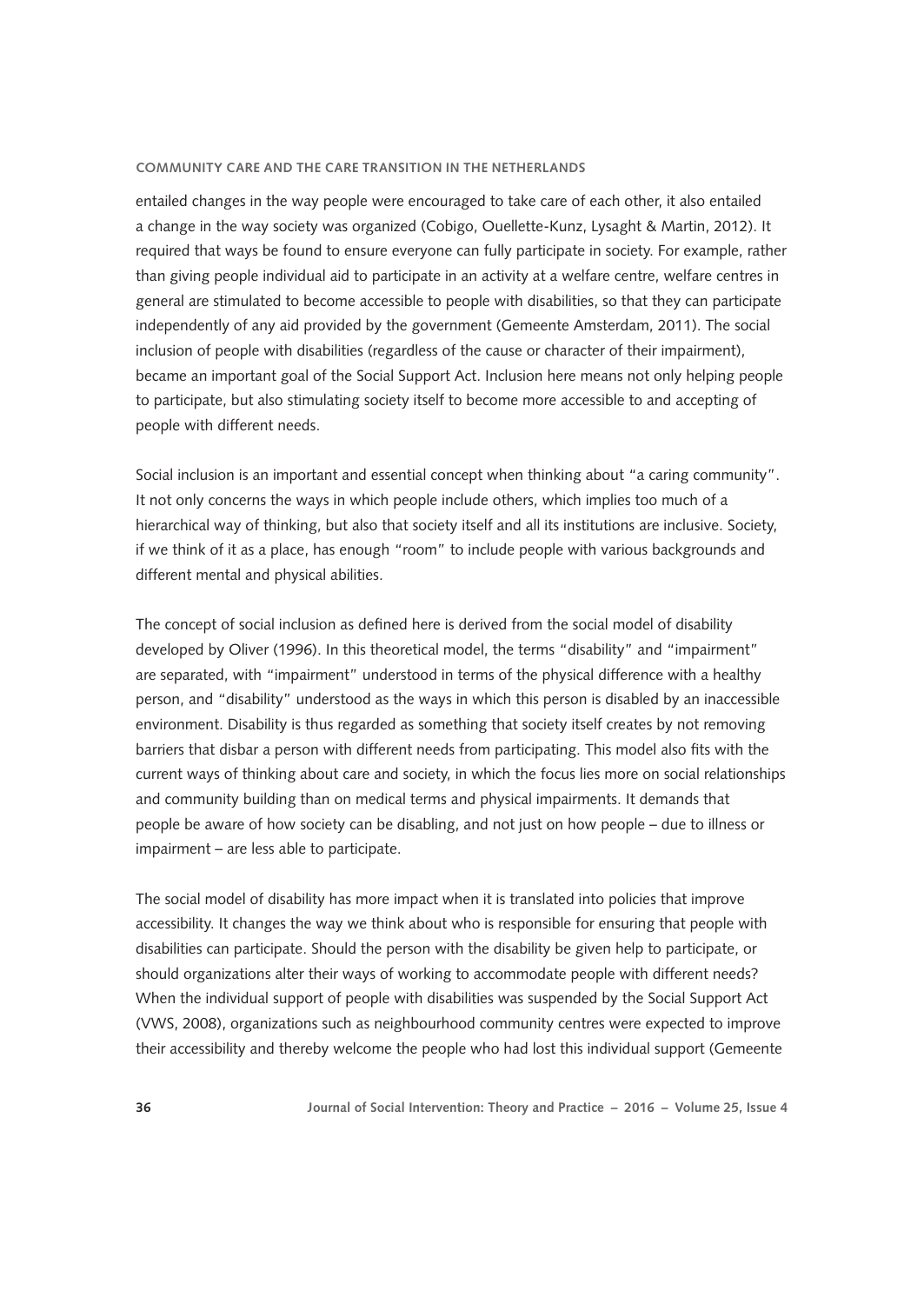Amsterdam, 2011). In a research project that we carried out for the local authorities of Amsterdam, three important problems became visible when we asked the social work professionals from these community centres how they had improved accessibility.

Firstly, they found it difficult to know how to address everyone's needs, particularly when the disability was variable or invisible. Obvious disabilities, such as using a wheelchair, are easier to deal with than disabilities of which the symptoms and the severity are unclear or variable. This left some professionals uncertain about when or how to offer help or introduce adjustments. Secondly, the professionals found it difficult to accommodate people with disabilities that are often stigmatized, such as psychiatric problems or contagious diseases. They did not always have the tools to create an environment in which visitors from the neighbourhood were accepting of and inviting towards the people with disabilities. Thirdly, another issue was that the professionals had problems communicating with people with disabilities that affected how they communicate. For example, they were not sure how to best communicate with someone on the autism spectrum, or with someone affected by a physical disability such as a hearing impairment (Van Zal & Kwekkeboom, 2013).

These research findings demonstrate the difficulties currently faced by professionals in the field when expected to give shape to the changes that the Social Support Act demands of them. The results also point us in new directions in relation to what students should be taught if they are to have the skills required to create an accessible and welcoming environment in organizations such as community centres. This new knowledge has been woven into educational programmes so that students are prepared for a future in which an inclusive society is no longer an individual but a societal responsibility.

This way of thinking about social inclusion in relation to the social model of disability plays a very important role in the education programmes that our research group develops. It goes without saying that advancing the concept of social inclusion in a positive way, as the Social Support Act is supposed to achieve, is relevant to future professionals, as it demands new ways of connecting everyone, whereby citizens are encouraged to rely more on each other or in different ways. Professionals in the field will not only have to work on helping a client but also help the people around them to be welcoming to and accepting of people with disabilities. This implies a shift in responsibility from the client to the entire environment (Kal, 2008; Van Regenmortel, 2009). When society is made responsible for enabling participation and being open and accessible, what facilitating role can social professionals play?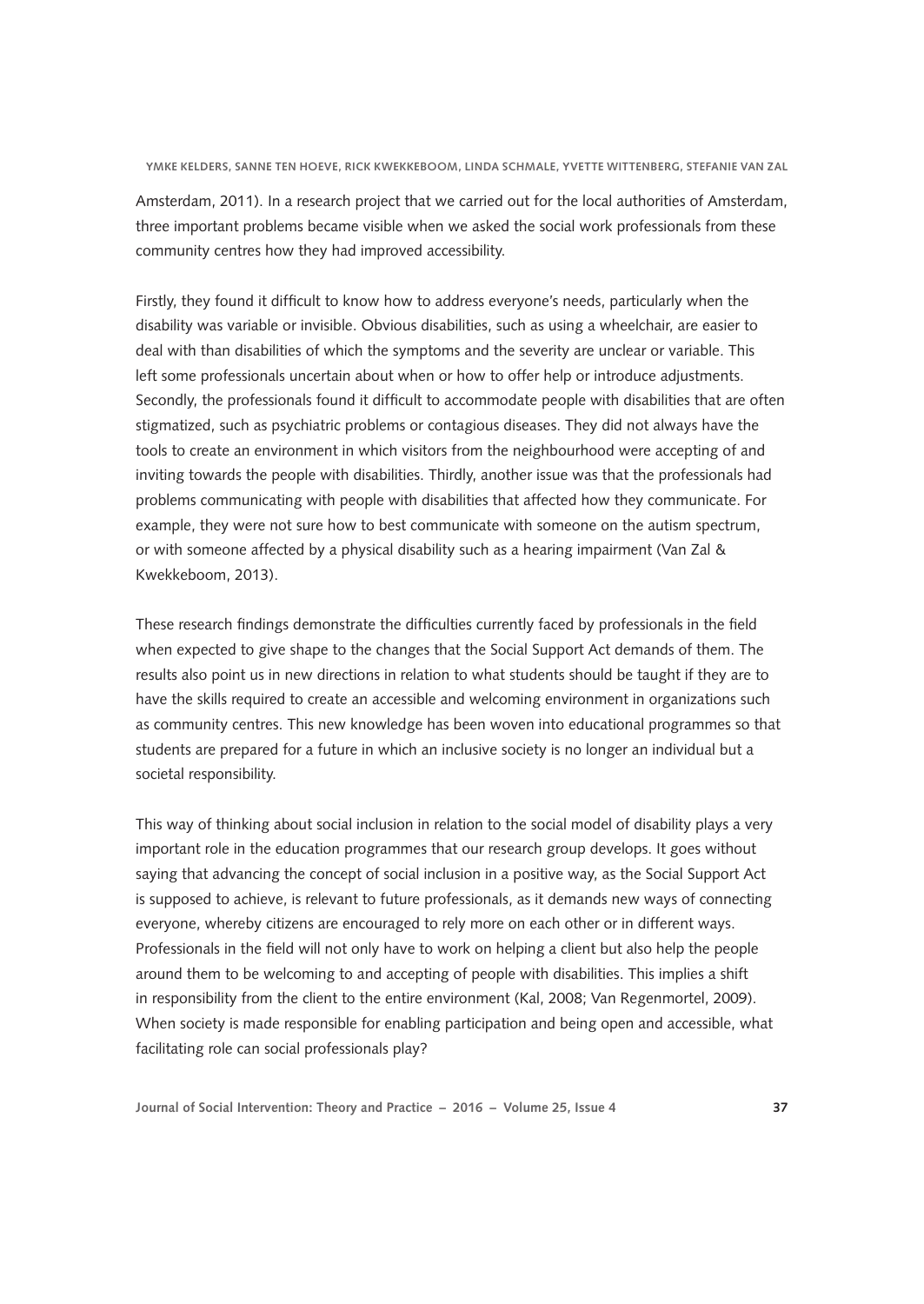To achieve positive outcomes, it is necessary that "inclusion" is understood less ideologically and more practically, so that it can be translated into everyday practice for professionals as well as for those whom they support (Van Zal & Kwekkeboom, 2016). The first step required to achieve this is the inclusion of the notion in education. Social inclusion seems to be a basic ingredient when thinking of community care, and particularly in relation to our focus on care in and by the community. However, as mentioned above, inclusion is too often thought of ideologically. To ensure future social work professionals understand the real value of the idea, it should be translated into more practical notions. Examples of practical ways to work on social inclusion include: improving accessibility, connecting clients to fellow citizens, and "kwartiermaken". This is a method developed by Kal (2008) to stimulate acceptance and reduce stigma among psychiatric patients. However, it starts with awareness of what the term can mean. In our minor in Community Care this awareness is touched upon in various ways. While we teach theory about community care and how social inclusion plays an important role in it, we mainly discuss what students feel social inclusion is, implies or might be.

# **CONCLUSION**

Returning to the main question of this article: How is the body of thought around "community care" influencing the transition in Dutch social care (and vice versa) and what does this mean for professional carers and their education? We can now respond by drawing attention to several issues. Firstly, we emphasized that the transition within the care system in the Netherlands must be accompanied by research to ensure the goals of policy are met. Secondly, the transition demands that care is given by communities, and our research shows that such forms of care are possible. The idea of community care has a place within the social domain as long as professionals, informal caregivers and care recipients are able to formulate their desires and care needs together, and provided that concepts such as social inclusion and social networks are incorporated. This demands a different attitude, not only from the professionals but from citizens as well.

Practical research, such as that conducted by our group, should be executed with caution to make sure that care in and by the community is not used as an excuse for budget cuts. We conclude that a healthy form of community care is crucial to society. The transition demands citizens be more involved in taking care of one another and, as a result, students of the AUAS also find themselves at this intersection. When undertaking research or teaching, a single focus in the social domain is therefore not desirable. Social work and care can and should be looked at simultaneously, as should formal and informal care. The continuation of applied research in relation to the transition seems to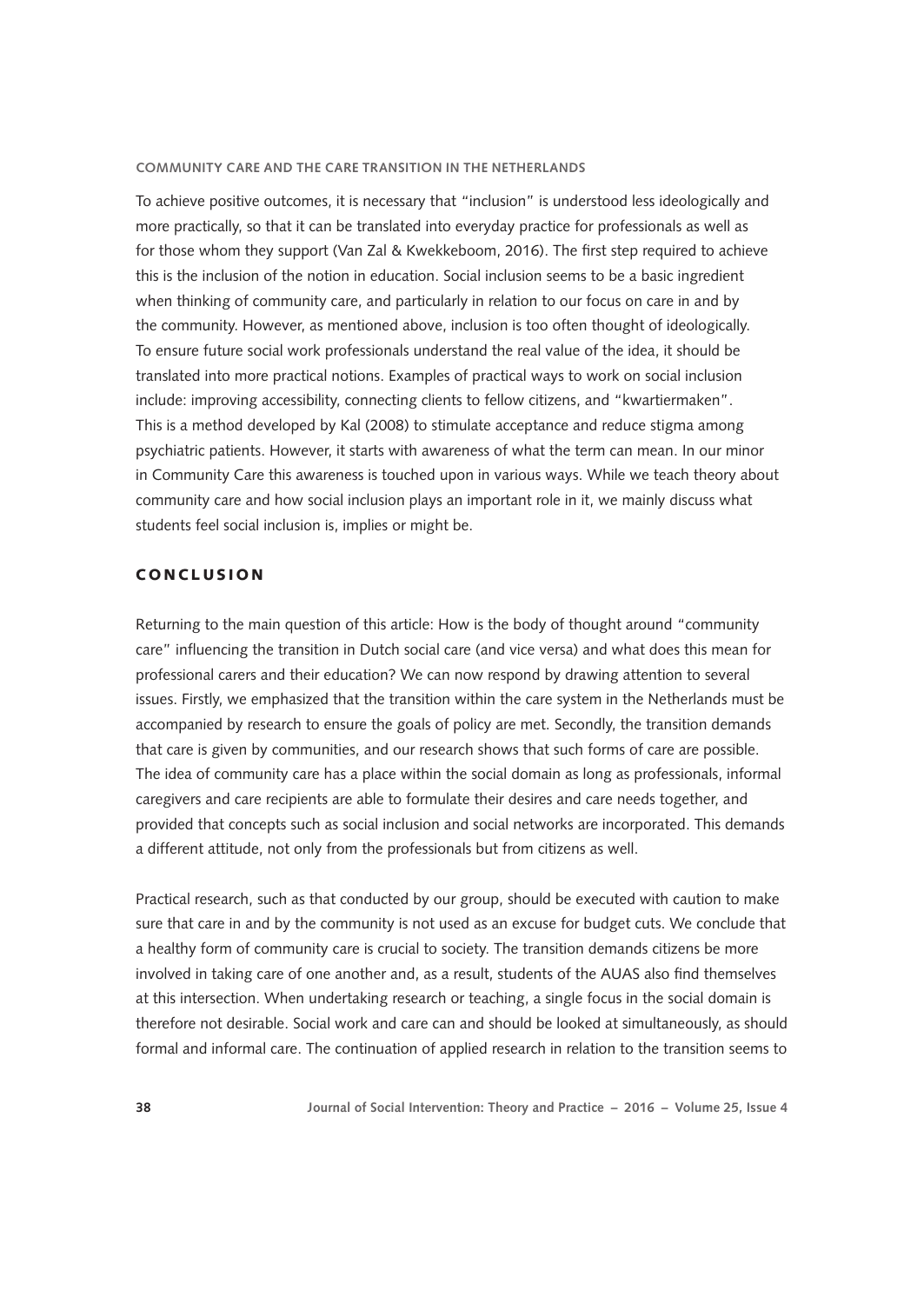be a productive form of dealing with all the aspects that accompany this transition, with ideology and practice both continuously developing and changing. To conclude, as a research group, we support the appeal made to people to care for one another, but we argue that the appropriate circumstances should also be created so that we can first see and acknowledge the other.

## **REFERENCES**

- Beneken genaamd Kolmer, D. M., Tellings, A., Garretsen, H. F. L., & Bongers, I. M. B. (2007). Communalization of health care applied to the Dutch situation. *Medicine and Law*, *26*(1), 53–68.
- Bulmer, M. (2015). *The Social Basis of Community Care.* New York: Routledge.
- Cobigo, V., Ouellette-Kuntz, H., Lysaght, R., & Martin, L. (2012). Shifting our conceptualization of social inclusion. *Stigma Research and Action, 2*(2), 75–84.
- Gemeente Amsterdam (2011). *Van WMO naar AWBZ. Verkenning AWBZ begeleiding in Amsterdam.* Amsterdam: Gemeente Amsterdam.
- Hogeschool van Amsterdam (2014). *Urban Vitality. Over mantelzorgers in de regio Amsterdam* [Urban Vitality, on informal caregivers in Amsterdam and its surroundings]. Amsterdam: Hogeschool van Amsterdam/AKMI.
- Idenburg, P. A. (Ed.) (1983). *De nadagen van de verzorgingsstaat. Kansen en perspectieven voor morgen* [The last days of the welfare state. Opportunities for and perspectives on tomorrow]. Amsterdam: Meulenhoff Informatief.
- Jager-Vreugdenhil, M. (2012). *Nederland participatieland? De ambitie van de Wet maatschappelijke ondersteuning (Wmo) en de praktijk in buurten, mantelzorgrelaties en kerken* [The Netherlands as a participatory society? The ambitions of the Wmo and the reality of neighborhoods, informal care relations and churches]. Amsterdam: Vossiuspers UvA.
- Kal, D. (2008). *Minimaliseren van marginalisatie.* Bewerkte tekst van een lezing op het symposium Een nieuwe Vriendenkring' op 13 mei 2008 in het Museum Jan van der Togt tijdens de expositie van de Beeldend Gesproken Kunstprijs.
- Kittay, E. F. (1999). *Love's Labor: Essays on Women, Equality, and Dependency.* New York: Routledge.
- Kwekkeboom, M. H. (2010). *De verantwoordelijkheid van de mensen zelf. De (her)verdeling van de taken rond zorg en ondersteuning tussen overheid en burgers en de betekenis daarvan voor de professionele hulpverlening* [The responsibility of people. The (re)dividing of tasks around care and support between the government and its citizens and the meaning of it for professional care]. Amsterdam: Hogeschool van Amsterdam.